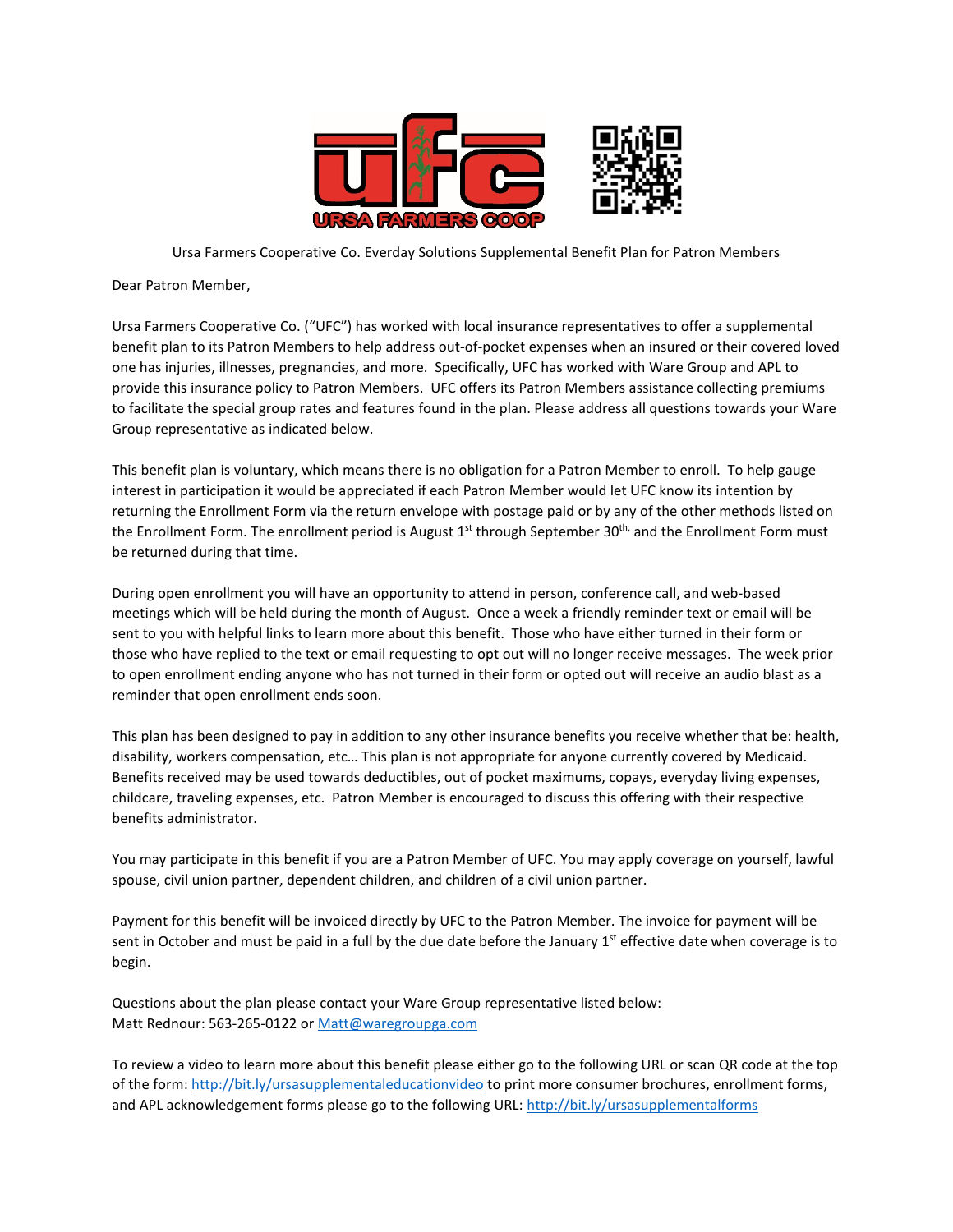# **Everyday Solutions** from APL

Hospital Indemnity Insurance with Accident and Critical Illness Benefits—All in One





Accident, Critical Illness and Hospital Indemnity insurance plans may help provide peace of mind and important benefits when you need them most.

Our Everyday Solutions plans include critical illness, accident and hospital indemnity benefits for one easy decision with the same competitive rates that fit into your everyday life.

What's Your Plan? Simply choose the plan that best matches your way of life and get more financial protection where you need it most.

# **Critical Illness** Focused Protecting Your Financial Future



26% of Americans say they have put off or postponed getting health care they needed due to costs in the past year.<sup>1</sup>



Approx. every 39 seconds an American will have a heart

### If Your **Way of Life Needs**

Benefits that focus on the expenses of a critical illness such as cancer, stroke and heart attack.

Critical Illness Focused Plan Your Everyday Solution is



## **Accident** Focused Preparing for Unexpected Costs



 Every second, a person suffers an injury requiring medical attention.<sup>3</sup>



## If Your **Way of Life Needs**

**Benefits that focus on the** unexpected costs of treating covered accidents.

# Your Everyday Solution is

Accident Focused Plan



**THESE POLICIES PROVIDE LIMITED BENEFITS.**

<sup>1</sup> Kaiser Family Foundation: Americans' Challenges with Health Care Costs: June 11, 2019 2 AHA 2021 Heart Disease and Stroke Statistics Update Fact Sheet At-a-Glance; January 26, 2021, p2 3 National Safety Council: Injury Facts; 2021 Web

4 Healthcare Bluebook: X-Ray-Arm; Accessed from www.healthcarebluebook.com on January 16, 2020

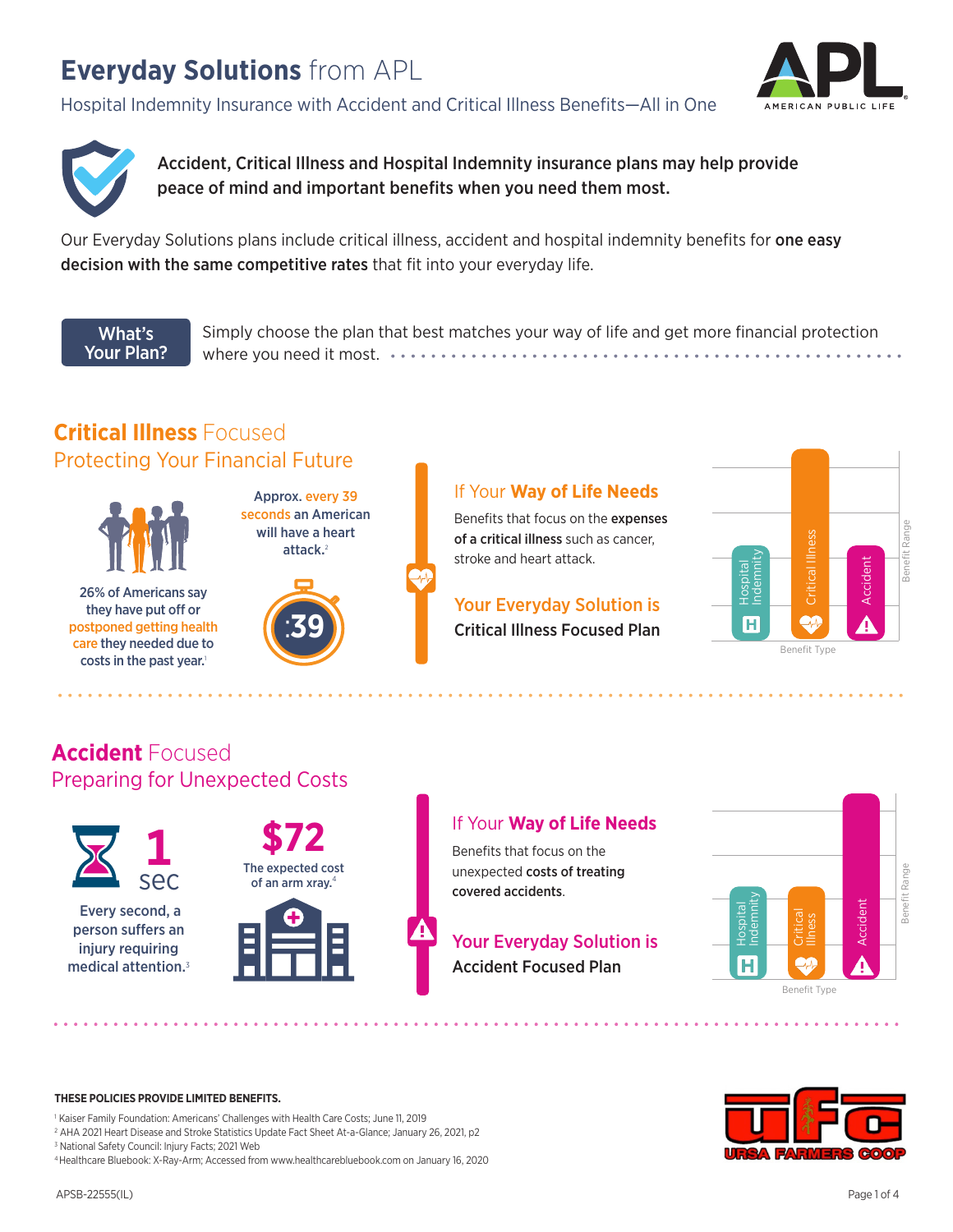# Summary of Benefits per Plan (Voluntary)

|                                                                                                  | <b>Critical Illness</b>                                                                                                                                                                    | <b>Accident Focused</b>                                                                                                                                                                    |
|--------------------------------------------------------------------------------------------------|--------------------------------------------------------------------------------------------------------------------------------------------------------------------------------------------|--------------------------------------------------------------------------------------------------------------------------------------------------------------------------------------------|
| <b>Pregnancy Waiting Period: 0 Months</b>                                                        | <b>Focused</b>                                                                                                                                                                             |                                                                                                                                                                                            |
| <b>Hospital Admission Benefit</b>                                                                | \$1,500 per day; maximum of 1 day                                                                                                                                                          | \$1,000 per day; maximum of 1 day                                                                                                                                                          |
| <b>Hospital Confinement Benefit</b>                                                              | \$150 per day; maximum of 10 days                                                                                                                                                          | \$100 per day; maximum of 10 days                                                                                                                                                          |
| <b>Intensive Care Unit Benefit</b>                                                               | \$200 per day; maximum of 10 days                                                                                                                                                          | \$100 per day; maximum of 10 days                                                                                                                                                          |
| <b>Rehabilitation Benefit</b>                                                                    | \$200 per day; maximum of 5 days                                                                                                                                                           | \$200 per day; maximum of 5 days                                                                                                                                                           |
| <b>Accident &amp; Sickness Surgery Benefit</b>                                                   |                                                                                                                                                                                            |                                                                                                                                                                                            |
| Surgery in a Hospital, Hospital Outpatient Facility<br>or Freestanding Outpatient Surgery Center | \$500 per day; maximum of 1 day                                                                                                                                                            | \$1,500 per day; maximum of 1 day                                                                                                                                                          |
| Surgery in a Physician's Office                                                                  | \$375 per day; maximum of 1 day                                                                                                                                                            | \$750 per day; maximum of 1 day                                                                                                                                                            |
| <b>Outpatient Accident &amp; Sickness Treatment Benefit</b>                                      |                                                                                                                                                                                            |                                                                                                                                                                                            |
| <b>Emergency Room</b>                                                                            | \$500 per day; maximum of 1 day                                                                                                                                                            | \$1,000 per day; maximum of 1 day                                                                                                                                                          |
| Urgent Care Facility                                                                             | \$100 per day; maximum of 1 day                                                                                                                                                            | \$100 per day; maximum of 1 day                                                                                                                                                            |
| Physician's Office                                                                               | \$100 per day; maximum of 1 day                                                                                                                                                            | \$100 per day; maximum of 1 day                                                                                                                                                            |
| Physical, Speech or Occupational Therapy Facility                                                | \$60 per day; maximum of 1 day                                                                                                                                                             | \$60 per day; maximum of 1 day                                                                                                                                                             |
| <b>Routine Health Screening Benefit</b>                                                          |                                                                                                                                                                                            |                                                                                                                                                                                            |
| <b>Routine Health Screening Waiting Period: 0 Months</b>                                         |                                                                                                                                                                                            |                                                                                                                                                                                            |
| Tier 1                                                                                           | \$50 per day; maximum of 1 day                                                                                                                                                             | \$50 per day; maximum of 1 day                                                                                                                                                             |
| Tier 2                                                                                           | \$25 per day; maximum of 1 day                                                                                                                                                             | \$25 per day; maximum of 1 day                                                                                                                                                             |
| Tier 3                                                                                           | \$25 per day; maximum of 1 day                                                                                                                                                             | \$25 per day; maximum of 1 day                                                                                                                                                             |
| <b>Diagnostic Testing Benefit</b>                                                                |                                                                                                                                                                                            |                                                                                                                                                                                            |
| <b>Medical Imaging Tests</b>                                                                     | \$100 per day; maximum of 1 day                                                                                                                                                            | \$100 per day; maximum of 1 day                                                                                                                                                            |
| Advanced Study/Follow-up Tests                                                                   | \$25 per day; maximum of 1 day                                                                                                                                                             | \$25 per day; maximum of 1 day                                                                                                                                                             |
| <b>Ambulance Benefit</b>                                                                         |                                                                                                                                                                                            |                                                                                                                                                                                            |
| Ground                                                                                           | \$400 per day; maximum of 1 day                                                                                                                                                            | \$400 per day; maximum of 1 day                                                                                                                                                            |
| Air                                                                                              | \$1,200 per day; maximum of 1 day                                                                                                                                                          | \$1,200 per day; maximum of 1 day                                                                                                                                                          |
| <b>Benefit Rider</b>                                                                             |                                                                                                                                                                                            |                                                                                                                                                                                            |
| <b>Critical Illness Rider</b>                                                                    | <b>Benefit</b>                                                                                                                                                                             | <b>Benefit</b>                                                                                                                                                                             |
| Individual                                                                                       | \$20,000                                                                                                                                                                                   | \$10,000                                                                                                                                                                                   |
| Spouse**                                                                                         | \$20,000                                                                                                                                                                                   | \$10,000                                                                                                                                                                                   |
| Child(ren)***                                                                                    | \$10,000                                                                                                                                                                                   | \$5,000                                                                                                                                                                                    |
|                                                                                                  | Benefit amount payable is 100%<br>for invasive cancer, heart attack,<br>permanent damage due to a stroke,<br>major organ failure or end stage renal<br>failure; 25% for carcinoma in situ. | Benefit amount payable is 100%<br>for invasive cancer, heart attack,<br>permanent damage due to a stroke,<br>major organ failure or end stage renal<br>failure; 25% for carcinoma in situ. |
| <b>Additional Rider(s)</b>                                                                       |                                                                                                                                                                                            |                                                                                                                                                                                            |
| <b>Portability Rider</b>                                                                         | Included                                                                                                                                                                                   | Included                                                                                                                                                                                   |

## Premiums\*

Choose between two plans for the same competitive rates.

### **Monthly Premiums**

|          | Individual | Individual & Spouse | Individual & Child(ren) | Individual & Family |
|----------|------------|---------------------|-------------------------|---------------------|
| Ages 18+ | \$66.92    | \$134.09            | \$78.91                 | \$158,67            |

### Annual Premiums

|          | Individual | Individual & Spouse | Individual & Child(ren) | Individual & Family |
|----------|------------|---------------------|-------------------------|---------------------|
| Ages 18+ | \$803.04   | \$1,609,08          | \$946.92                | \$1,904.04          |

. . . . . . . . . . . . . . . . . . . 

\*Total premium includes the Plan selected and any applicable rider premium. Premiums are subject to increase with notice.

The premium and amount of benefits vary dependent upon the Plan selected at time of application. \*\*Spouse benefit is only applicable when Individual & Spouse or Individual & Family coverage is selected.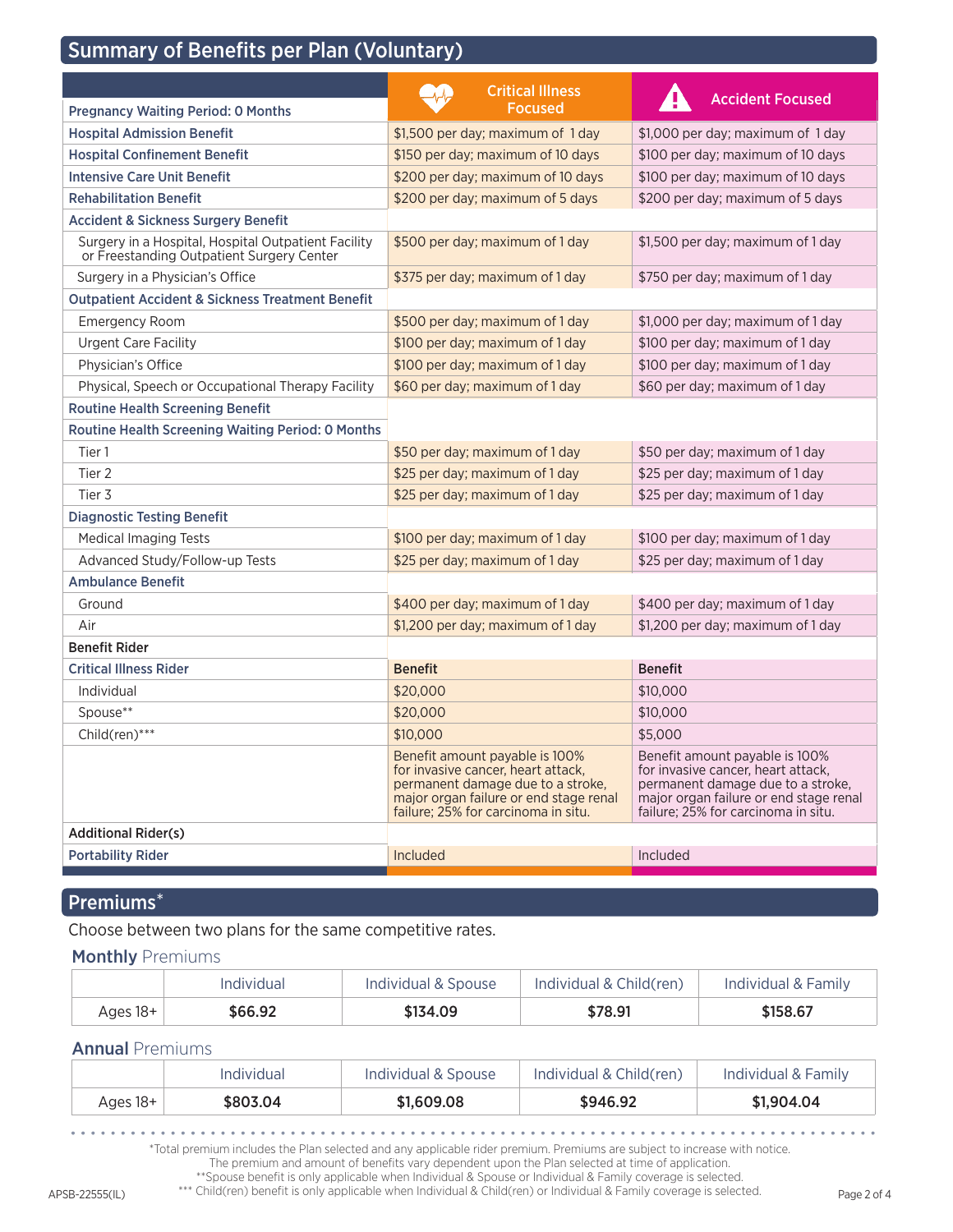# **Everyday Solutions**

### **Benefits**

Benefits are per day, up to the maximum number of days per calendar year, per covered person with the exception of the Critical Illness Rider benefit. The Critical Illness Rider benefit is payable once per covered person, per calendar year. A covered person is a person who is eligible for coverage under the policy and for whom coverage is in force. Eligible dependents include your lawful spouse (spouse includes your Civil Union partner whenever referenced here in.) and/or your child (natural, adopted or step or child of your Civil Union partner) who is under 26 years of age; or a child under the age of 30 who is an Illinois resident and has served as a member of the active or reserve components of any of the branches of the Armed Forces of the United States and has received a release or discharge other than a dishonorable discharge and who is covered under the other medical plan. We will treat a party to a civil union and a spouse in a marriage equally in our policies that are governed by your state. Any policies providing coverage for children will extend eligibility for coverage to children of Civil Unions. Benefit amounts may vary based upon place of service. Benefits will only be paid for a covered loss incurred while covered under the certificate.

Hospital Admission Benefit - Pays a benefit when a covered person is admitted and confined as an inpatient in a hospital due to an injury or covered sickness. APL will not pay this benefit for outpatient treatment, emergency room treatment or a stay less than 18 hours in an observation unit. This benefit is only payable once per period of confinement. A hospital is not an institution, or part thereof, used as a place for rehabilitation, a place for rest or for the aged, a nursing or convalescent home, a long-term nursing unit or geriatrics ward or an extended care facility for the care of convalescent, rehabilitative or ambulatory patients.

Hospital Confinement Benefit - Pays a per day benefit when a covered person is confined as an inpatient to a hospital due to an injury or covered sickness.

Intensive Care Unit Benefit - Pays a per day benefit when a covered person is confined in an ICU due to an injury or covered sickness. Benefits will be paid beginning the first day of ICU confinement when the ICU confinement begins after the covered person's effective date.

Rehabilitation Benefit - Pays a per day benefit when a covered person is receiving rehabilitation care services while confined in a rehabilitation unit or skilled nursing facility immediately after a covered period of confinement due to an injury or covered sickness. This benefit is not payable in addition to any other confinement benefit provided under the policy on the same day. If more than one confinement occurs on the same day, the higher benefit will be paid.

Accident & Sickness Surgery Benefit - Pays the applicable per day benefit when a surgical procedure is performed on a covered person in a hospital, hospital outpatient facility, a freestanding outpatient surgery center or a physician's office due to an injury or covered sickness.

Outpatient Accident & Sickness Treatment Benefit - Pays the applicable per day benefit when a covered person receives treatment in an emergency room, urgent care facility, physician's office or physical/speech/occupational therapy facility due to an injury or covered sickness.

Routine Health Screening Benefit - Tier 1: Pays the applicable per day benefit when a covered person receives an annual physical. For the purpose of this benefit, this means the physician's fee only. Tier 2: Pays the applicable per day benefit when a covered person receives one of the following routine examinations and preventive tests under the recommendation of a physician: blood test for triglycerides, CA 15-3 (blood test for cancer), CA 19-9 (blood test for pancreatic cancer), CA 125 (blood test for ovarian cancer), CEA (blood test for colon cancer), chest x-ray, fasting blood glucose test, hemoccult stool analysis, pap smear (including ThinPrep pap test), PSA (blood test for prostate cancer), routine skin check for cancer, serum cholesterol test to determine level of HDL and LDL or serum protein electrophoresis (blood test for myeloma). Tier 3: Pays the applicable per day benefit when a covered person receives one of the following routine examinations and preventive tests under the recommendation of a physician: breast thermography, breast ultrasound, colonoscopy, doppler ultrasound, echocardiogram, EKG (electrocardiogram), exercise or pharmacologic stress test, flexible sigmoidoscopy, mammogram, testicular ultrasound or thermography.

Diagnostic Testing Benefit - Pays the applicable per day benefit when a covered person receives one of the diagnostic tests listed below under the recommendation of a physician. Medical Imaging Tests: Magnetic Resonance Imaging (MRI), Computerized Tomography (CT) Scan, Computerized Axial Tomography (CAT) Scan, Positron Emission Tomography (PET) Scan or Radioactive Iodine (Thyroid) Uptake (RAIU) Test. Advanced Study/Follow-up Tests: Angiogram, arteriogram, barium enema/lower GI series, barium swallow/upper GI series, myelogram, sleep study, nuclear stress test or transesophageal echocardiogram (TEE).

Ambulance Benefit - Pays a per day benefit when a covered person is transported by air or ground ambulance to a hospital or from one medical facility to another where the covered person is admitted as an inpatient and hospital confined. A licensed ambulance company must provide the ambulance service. If air and ground ambulance service are both required in the same day, the higher benefit will be paid.

### **Exclusions**

No benefits are payable for any loss resulting from or caused, directly by: any type of hernia, adenoids, tonsils, varicose veins, appendix, disorder of the reproduction organs within six months after the certificate effective date unless due to an emergency; war or any act of war, whether declared or undeclared, or any act related to war while serving in the military forces or any auxiliary unit thereto (We will refund the pro-rata portion of any premium paid for any such covered person upon receipt of your written request.); dental treatment or routine vision services unless due to injury and if performed within 12 months of the date of the covered accident or due to congenital defect or birth anomaly of a covered newborn child; an intentionally self-inflicted injury or sickness; committing, or attempting to commit, an illegal occupation that is defined as a felony (felony is as defined by the law of the jurisdiction in which the act takes place); an injury or sickness incurred while engaging in an illegal occupation; cosmetic care, except when the hospital confinement is due to medically necessary reconstructive plastic surgery (medically necessary reconstructive plastic surgery is defined as: surgery to restore a normal bodily function, surgery to improve functional impairment by anatomic alteration made necessary as a result of a congenital birth defect or birth anomaly, breast reconstruction following mastectomy); being intoxicated or under the influence of any narcotic unless administered by a physician or taken according to the physician's instructions (intoxication means that which is determined and defined by the laws and jurisdiction of the geographical area in which the loss or cause of loss was incurred); experimental treatment, drugs or surgery (except for those treatments, drugs or surgeries defined under Section 3); immunizations; artificial insemination, in vitro fertilization, test tube fertilization, sterilization, tubal ligation or vasectomy, and reversal thereof; participation in any sport for pay or profit; mental and emotional disorders without demonstrable organic disease, drug addiction treatment; services for which payment is not legally required, except for: Medicaid; treatment of non-service connected disabilities in Veterans Administration hospitals and care rendered to armed services retirees and dependents in military medical facilities of the United States Government; voluntary abortion except, with respect to you or your covered eligible dependent spouse: where you or your dependent spouse's life would be endangered if the fetus were carried to term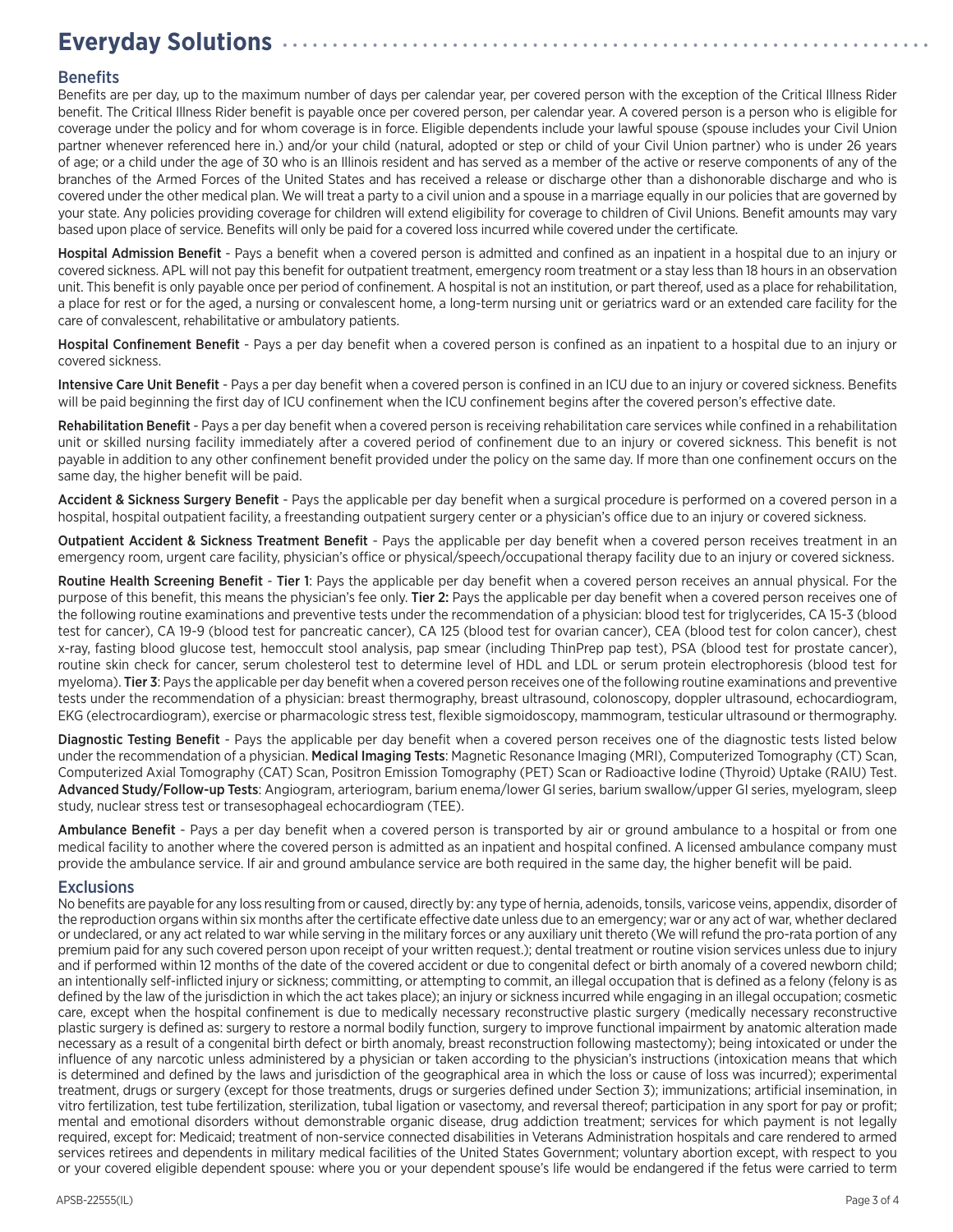# **Everyday Solutions**

or where medical complications have arisen from abortion; participation in a contest of speed in power driven vehicles, parachuting or hang gliding; air travel except as a fare-paying passenger on a commercial airline on a regularly scheduled route or as a passenger for transportation only and not as a pilot or crew member; sex changes; a diagnosis or treatment received outside the United States, or its territories, that cannot be confirmed by a physician licensed and practicing in the United States. The covered person, at his or her own expense, is responsible for obtaining such confirmation.

 $\alpha$  ,  $\alpha$  ,  $\alpha$ 

 $\alpha$  ,  $\alpha$  ,  $\alpha$ 

 $\alpha$  ,  $\alpha$  ,  $\alpha$ 

. . . . . . . . . . . . . . .

 $\alpha$  ,  $\alpha$  ,  $\alpha$ 

### Termination of Certificate

Your insurance coverage under the certificate, including any attached riders, will end on the earliest of these dates: the date the policy terminates; the date the renewal premium became due once the grace period has ended if the premium remains unpaid; the date you no longer qualify as an insured or the date of your death.

### Termination of Coverage

Your insurance coverage under the policy and/or attached riders for a covered person will end as follows: the date the policy terminates; the date the certificate terminates; the date the renewal premium became due once the grace period has ended if the premium remains unpaid; the end of policy period in which we receive a written request from you to terminate the covered person's coverage; the date a covered person no longer qualifies as an insured or eligible dependent or the date of the covered person's death. APL may end coverage of any covered person who submits a fraudulent claim.

#### Benefit Rider

All riders are part of the policy/certificate to which it is attached and are subject to all the provisions of the policy/certificate that are not in conflict with the provisions of the rider.

#### Critical Illness Rider

Pays a benefit when a covered person has a covered critical illness, as defined in the rider. The benefit is payable once per covered person per calendar year. Once 100% of the applicable critical illness benefit amount has been paid for a covered person in a calendar year, no additional critical illness benefit amount is available for the covered person in that same calendar year.

If a covered person receives a benefit for carcinoma in situ, and is later diagnosed with another critical illness within the same calendar year, APL will pay the critical illness benefit amount less the amount previously paid for carcinoma in situ. In any calendar year, APL will not pay more than 100% of the critical illness benefit amount. Any critical illness not specifically listed in the critical illness definition is not payable under this rider. The occurrence date of the critical illness must occur on or after the covered person's effective date or the effective date of the rider, whichever is later, and while coverage is in force.

### Additional Riders

All riders are part of the policy/certificate to which it is attached and are subject to all the provisions of the policy/certificate that are not in conflict with the provisions of the rider.

#### Portability Rider

When your coverage under the Group Limited Benefit Hospital Indemnity Policy terminates for reasons other than non-payment of premium, he/ she may elect to continue coverage. APL must receive a completed Portability Election form and payment of the first premium for the portability coverage no later than 30 days after such termination of coverage.

The benefits, terms and conditions of the portability coverage will be the same as those under the Group Limited Benefit Hospital Indemnity Policy immediately prior to the date the portability option was elected. No changes may be made to benefit amounts, terms, or conditions after portability has been elected. Portability coverage may include any eligible dependents who were covered under the policy at the time of termination. No eligible dependents may be added to the portability coverage except as provided in the newborn and adopted children provision. Eligible dependents may be removed at any time. Premiums will be adjusted accordingly. Portability coverage will be effective on the day after coverage ends under the Policy.

Under the portability coverage, you will no longer be required to be: actively at work with the policyholder; actively at work with a member company of the policyholder; or a benefit-eligible member of the policyholder. Once portability has been elected, no further portability options are available for any person covered under the ported coverage. All future premiums due will be billed directly to you. You are responsible for payment of all premiums for the portability coverage. APL will notify you of the amount of premium due, the frequency of premium payments and the premium due dates. APL will not change the premium rate more than once in any period of six consecutive months and will give you 60 days advance written or electronic notice of any change in rates.

Termination of Portability Rider Prior to Portability: Prior to portability being elected, the rider will terminate on the earliest of: the end of the grace period if the premium remains unpaid; the end of the certificate period in which we receive a request from the policyholder to terminate the rider or the end of the certificate period in which APL terminates the rider.

Termination of Portability Coverage: Insurance under the portability privilege will end on the earliest of: the date the master policy terminates; the end of the grace period if the premium for the portability coverage remains unpaid; the end of the certificate period in which we receive a written request from you to terminate the portability coverage; the date of your death; with respect to eligible dependents, the date the covered person no longer qualifies as an eligible dependent. Once insurance under this portability provision is cancelled, it cannot be reinstated.



2305 Lakeland Drive | Flowood, MS 39232 ampublic.com | 800.256.8606

Underwritten by American Public Life Insurance Company. All Riders are subject to all the Provisions, Conditions, Limitations and Exclusions of the Policy to which it is attached, which are not in conflict with those of the Rider. For complete benefits and other provisions, please refer to the policy/certificate/rider. This coverage does not replace Workers' Compensation Insurance. **This product is inappropriate for people who are eligible for Medicaid coverage.** | This is a supplement to health insurance and not a substitute for major medical coverage. It is NOT considered "minimum essential coverage" under the Affordable Care Act, and, therefore does NOT satisfy the mandate requirement under the Act. The insured may be subject to a tax penalty and should consult their tax advisor. | Policy Form GHI17 Series | Critical Illness Benefit Rider Series | IL | Group Limited Benefit Hospital Indemnity Insurance Policy | (04/21) | URSA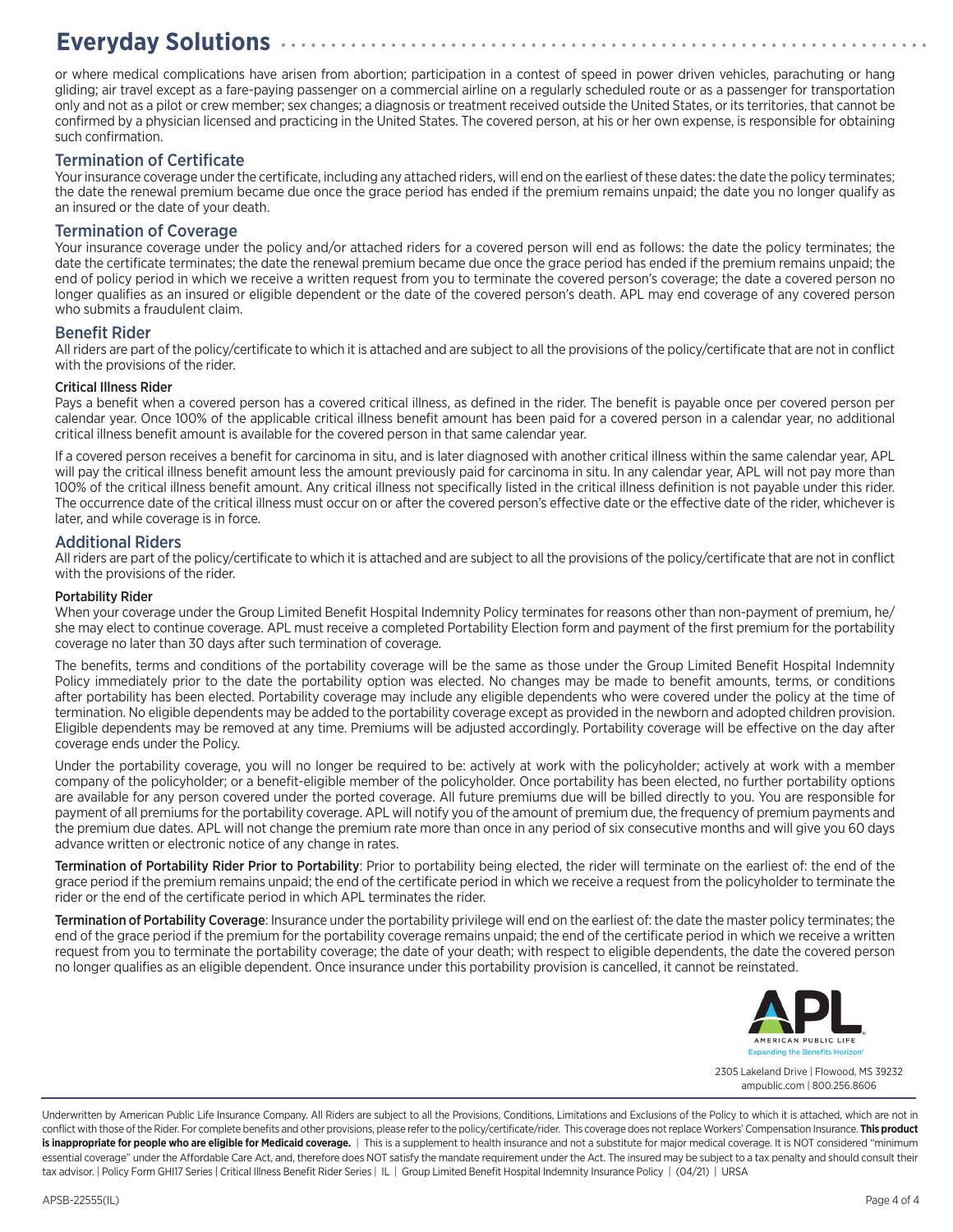



## **Enrollment Form**

# APL: Ursa Farmers Cooperative Co. Everyday Solutions Supplemental Benefit Plan for Patron Members

Open enrollment is August 1st - September 30th please return your form no later than September 30th. You can return the form through the return envelope if received through the mail or as indicated below which you can (Mail, Text, Email, or Fax) your form in. Below also has helpful contact information for our representative if you have questions and information about an educational video to learn more about this benefit. If you have enrolled you also need to complete the APL acknowledgement form verifying you have reviewed the consumer brochures.

\* Mail: Attn: Matt Rednour. 2550 Middle Rd. Suite 300. Bettendorf. IA 52722

\* Email: Matt@waregroupga.com submit form and ask questions

\* Phone: 563-265-0122 submit form via text or call and ask questions

\* Fax: 563-538-7804

\* To watch a video on this supplemental plan please go to this URL or review the QR code above: http://bit.ly/ursasupplementaleducationvideo

\* To print more consumer brochures, enrollment forms, and APL acknowledgement forms please go to the following URL: http://bit.ly/ursasupplementalforms

\* Eligible to enroll: Patron Members of Ursa Farmers Cooperative Co.

\* If you are enrolling you must include your URSA Member account number where specified on your enrollment form so that billing can properly be sent.

\* Invoices for any plan you have enrolled in will be sent to you along with a copy of this form in October. The payment for this plan must be paid in full annually no later than December 1st. You will receive this invoice Co. and it will specify your options to submit payment.

Please check which focused plan you are enrolling in below or check the decline box. You can only check one between the Accident Focused or Critical Illness focused not both.

| <b>Critical Illness Focused</b>                                                                                                                                                                                      |            |                         | <b>Accident Focused</b>            |                                                                                                                                                                                                                                                                                |  |  |
|----------------------------------------------------------------------------------------------------------------------------------------------------------------------------------------------------------------------|------------|-------------------------|------------------------------------|--------------------------------------------------------------------------------------------------------------------------------------------------------------------------------------------------------------------------------------------------------------------------------|--|--|
| <b>Individual</b>                                                                                                                                                                                                    | \$803.04   |                         | <b>Individual</b>                  | \$803.04                                                                                                                                                                                                                                                                       |  |  |
| <b>Individual &amp; Spouse</b>                                                                                                                                                                                       | \$1,609.08 |                         | Individual & Spouse                | \$1,609.08                                                                                                                                                                                                                                                                     |  |  |
| Individual & Child(ren)                                                                                                                                                                                              | \$946.92   | Individual & Child(ren) |                                    | \$946.92                                                                                                                                                                                                                                                                       |  |  |
| <b>Individual &amp; Family</b>                                                                                                                                                                                       | \$1,904.04 |                         | Individual & Family                | \$1,904.04                                                                                                                                                                                                                                                                     |  |  |
| I Decline both plans                                                                                                                                                                                                 |            |                         |                                    |                                                                                                                                                                                                                                                                                |  |  |
| Please answer in FULL all the questions below if you have enrolled in a plan. All information will be required to issue your policy and mail to you.                                                                 |            |                         |                                    |                                                                                                                                                                                                                                                                                |  |  |
| _________________________________URSA Patron Member Account Number:____________                                                                                                                                      |            |                         |                                    |                                                                                                                                                                                                                                                                                |  |  |
| Social Security Number: Name of the Contract of the Contract of the Contract of the Contract of the Contract of                                                                                                      |            |                         |                                    |                                                                                                                                                                                                                                                                                |  |  |
| Home Address:                                                                                                                                                                                                        | City       |                         | State                              | Zip Code                                                                                                                                                                                                                                                                       |  |  |
| You must answer the below in FULL if you have selected to place coverage on any dependent such as: Spouse, Civil Union Partner, or Dependent Child(ren). Please provide additional paper if<br>not sufficient space. |            |                         |                                    |                                                                                                                                                                                                                                                                                |  |  |
|                                                                                                                                                                                                                      |            |                         |                                    | Gender:____________                                                                                                                                                                                                                                                            |  |  |
|                                                                                                                                                                                                                      |            |                         |                                    | Gender: _____________                                                                                                                                                                                                                                                          |  |  |
|                                                                                                                                                                                                                      |            |                         | Date of Birth: <b>Example 2014</b> |                                                                                                                                                                                                                                                                                |  |  |
|                                                                                                                                                                                                                      |            |                         |                                    | <u>Date of Birth: with a state of the state of the state of the state of the state of the state of the state of the state of the state of the state of the state of the state of the state of the state of the state of the stat</u><br>Gender: <b>All Constantinoperation</b> |  |  |
|                                                                                                                                                                                                                      |            |                         |                                    | Date of Birth: <b>Example 2018</b><br>Gender: <b>All Construction</b>                                                                                                                                                                                                          |  |  |
| You must sign and date the below and return this completed form with the methods listed above by the due date.                                                                                                       |            |                         |                                    |                                                                                                                                                                                                                                                                                |  |  |
| Patron Member Name Printed (First, and Last):___________________________________                                                                                                                                     |            |                         |                                    |                                                                                                                                                                                                                                                                                |  |  |
|                                                                                                                                                                                                                      |            |                         |                                    |                                                                                                                                                                                                                                                                                |  |  |
| Date (Month, Day, Year): 1988 1999                                                                                                                                                                                   |            |                         |                                    |                                                                                                                                                                                                                                                                                |  |  |

Acknowledgment:

Ursa Farmers Cooperative Co. involvement in providing the American Public Life (APL) Everyday Solutions Supplemental Benefit Plan is solely in allowing both Ware Group General Agencies and APL to design an appropriate plan their Patron Members Ursa Farmers Cooperative Co, has provided appropriate contact information to help ensure that all Patron Members have an appropriate and equal opportunity to learn about this benefit plan of which all right to opt out in receiving communication for this benefit offering immediately and for the future. URSA Farmers Cooperative Co. only involvement here on out is invoicing members by the indicated above due dates to colle ensure the special group rates and special features built into the plans. No Patron Members will receive an invoice for any benefits unless otherwise indicated above the intent to enroll in a plan. All responsibilities for general inquiries regarding this supplemental benefit offering will be directed towards APL and Ware Group General Agencies. Ursa Farmers Cooperative Co. is not subject to ERISA and has no employer or employee relationship providing this benefit plan to Patron Members. No coverage will be in force unless annual premium is paid in full prior to the due date before the effective date of the coverage is to begin.